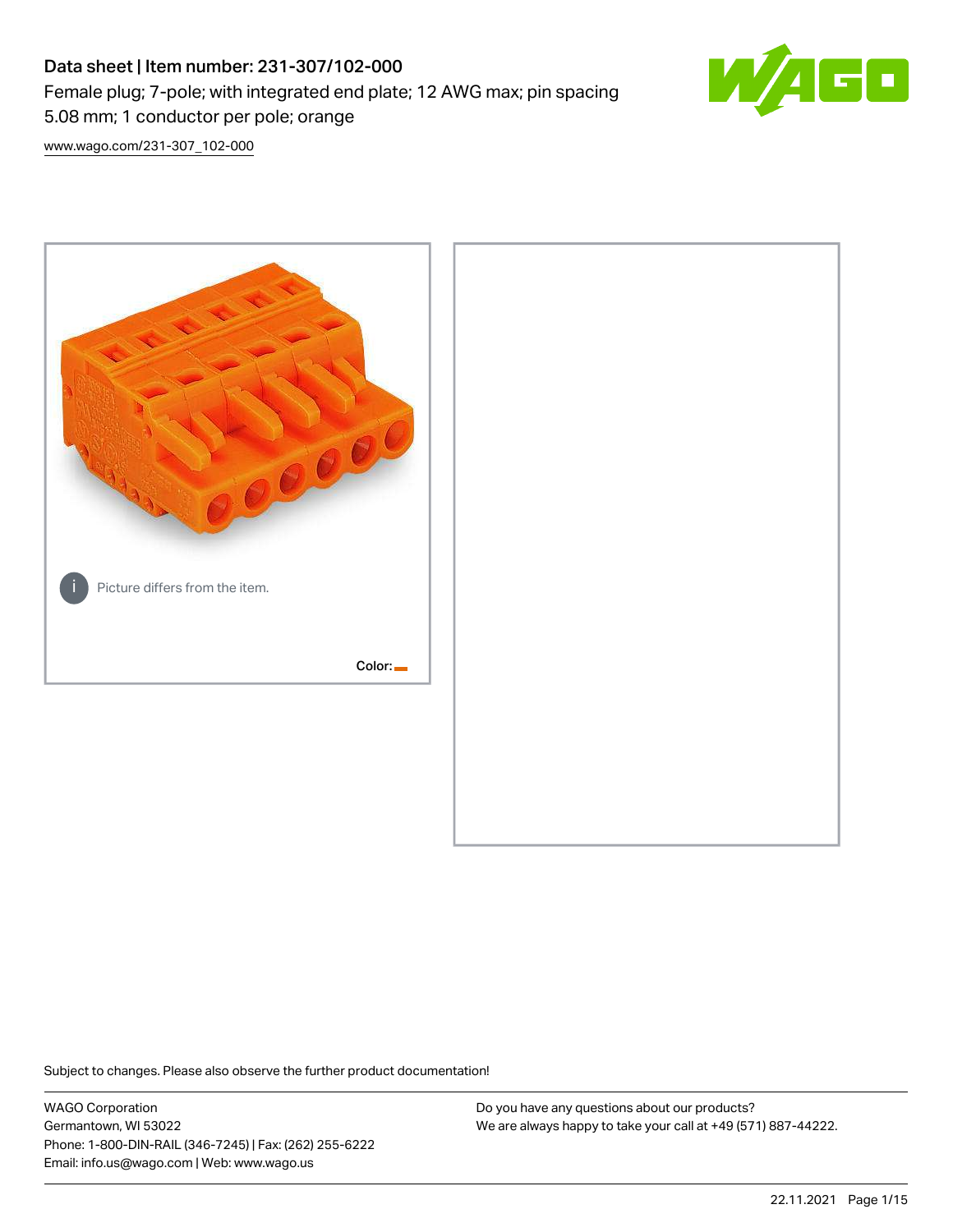

Dimensions in mm

L = pole no. x pin spacing

2- to 3-pole female connectors – one latch only

## Item description

- **Universal connection for all conductor types**
- Easy cable pre-assembly and on-unit wiring via vertical and horizontal CAGE CLAMP<sup>®</sup> actuation  $\blacksquare$
- $\blacksquare$ Integrated test ports
- $\blacksquare$ With coding fingers

Subject to changes. Please also observe the further product documentation! Data

WAGO Corporation Germantown, WI 53022 Phone: 1-800-DIN-RAIL (346-7245) | Fax: (262) 255-6222 Email: info.us@wago.com | Web: www.wago.us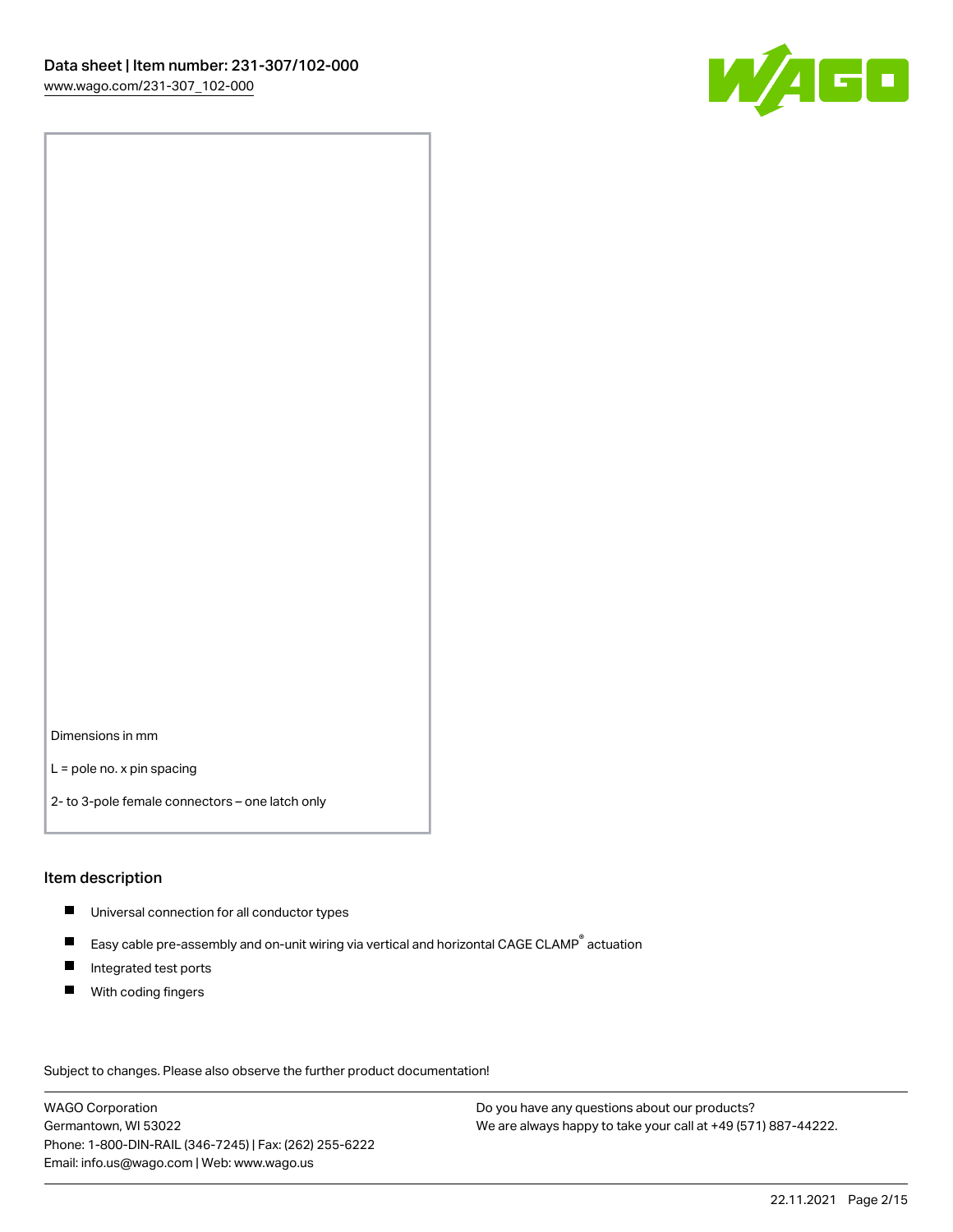

# Data Notes

| Safety information 1 | The MCS-MULTI CONNECTION SYSTEM includes connectors<br>without breaking capacity in accordance with DIN EN 61984. When<br>used as intended, these connectors must not be connected<br>/disconnected when live or under load. The circuit design should<br>ensure header pins, which can be touched, are not live when<br>unmated. |
|----------------------|-----------------------------------------------------------------------------------------------------------------------------------------------------------------------------------------------------------------------------------------------------------------------------------------------------------------------------------|
| Variants:            | Gold-plated or partially gold-plated contact surfaces<br>Other versions (or variants) can be requested from WAGO Sales or<br>configured at https://configurator.wago.com/                                                                                                                                                         |

# Electrical data

# IEC Approvals

| Ratings per                                                                               | IEC/EN 60664-1   |  |
|-------------------------------------------------------------------------------------------|------------------|--|
| Rated voltage (III / 3)                                                                   | 320 V            |  |
| Rated surge voltage (III/3)                                                               | 4 <sub>k</sub> V |  |
| 320 V<br>Rated voltage (III/2)                                                            |                  |  |
| 4 <sub>k</sub> V<br>Rated surge voltage (III/2)                                           |                  |  |
| Nominal voltage (II/2)<br>630 V                                                           |                  |  |
| Rated surge voltage (II/2)                                                                | 4 <sub>k</sub> V |  |
| Rated current                                                                             | 16A              |  |
| Legend (ratings)<br>$(III / 2)$ $\triangle$ Overvoltage category III / Pollution degree 2 |                  |  |

# UL Approvals

| Approvals per                  | UL 1059 |
|--------------------------------|---------|
| Rated voltage UL (Use Group B) | 300 V   |
| Rated current UL (Use Group B) | 15 A    |
| Rated voltage UL (Use Group D) | 300 V   |
| Rated current UL (Use Group D) | 10 A    |

# Ratings per UL

| Rated voltage UL 1977 | 300 V |
|-----------------------|-------|
| Rated current UL 1977 |       |

# CSA Approvals

Approvals per CSA

Subject to changes. Please also observe the further product documentation!

| <b>WAGO Corporation</b>                                | Do you have any questions about our products?                 |
|--------------------------------------------------------|---------------------------------------------------------------|
| Germantown, WI 53022                                   | We are always happy to take your call at +49 (571) 887-44222. |
| Phone: 1-800-DIN-RAIL (346-7245)   Fax: (262) 255-6222 |                                                               |
| Email: info.us@wago.com   Web: www.wago.us             |                                                               |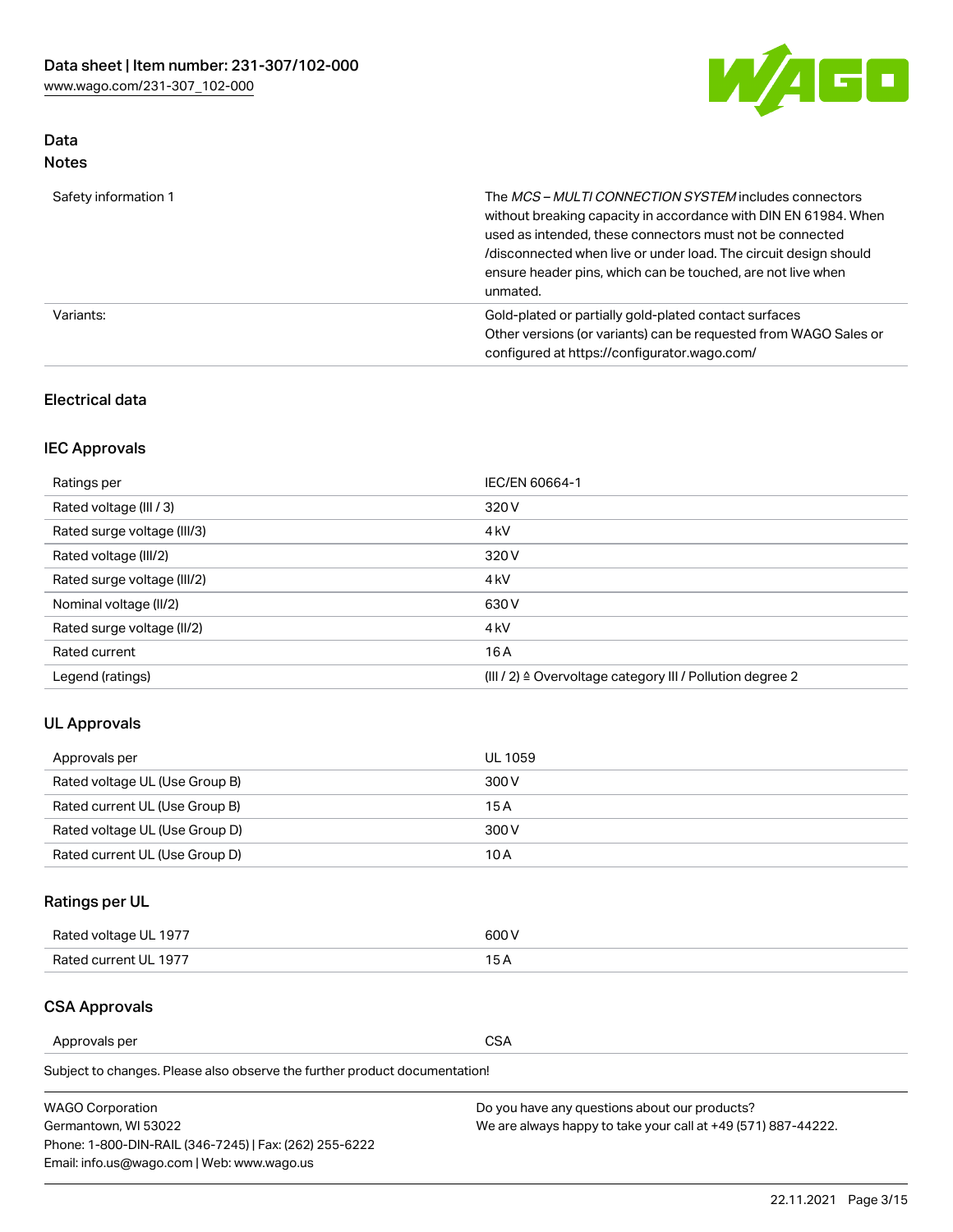[www.wago.com/231-307\\_102-000](http://www.wago.com/231-307_102-000)



| Rated voltage CSA (Use Group B) | 300 V |
|---------------------------------|-------|
| Rated current CSA (Use Group B) | 15 A  |
| Rated voltage CSA (Use Group D) | 300 V |
| Rated current CSA (Use Group D) | 10 A  |

# Connection data

| Total number of connection points |  |
|-----------------------------------|--|
| Total number of potentials        |  |
| Number of connection types        |  |
| Number of levels                  |  |

# Connection 1

| Connection technology                             | CAGE CLAMP®                             |
|---------------------------------------------------|-----------------------------------------|
| Actuation type                                    | Operating tool                          |
| Solid conductor                                   | $0.082.5$ mm <sup>2</sup> / 28  12 AWG  |
| Fine-stranded conductor                           | $0.08$ 2.5 mm <sup>2</sup> / 28  12 AWG |
| Fine-stranded conductor; with insulated ferrule   | $0.251.5$ mm <sup>2</sup>               |
| Fine-stranded conductor; with uninsulated ferrule | $0.252.5$ mm <sup>2</sup>               |
| Strip length                                      | $89$ mm $/ 0.310.35$ inch               |
| Number of poles                                   |                                         |
| Conductor entry direction to mating direction     | 0°                                      |

# Physical data

| Pin spacing | 5.08 mm / 0.2 inch    |
|-------------|-----------------------|
| Width       | 35.56 mm / 1.4 inch   |
| Height      | 14.3 mm / 0.563 inch  |
| Depth       | 26.45 mm / 1.041 inch |

## Plug-in connection

| Contact type (pluggable connector)   | Female connector/socket |
|--------------------------------------|-------------------------|
| Connector (connection type)          | for conductor           |
| Mismating protection                 | No                      |
| Plugging without loss of pin spacing |                         |
| Locking of plug-in connection        | Without                 |

Subject to changes. Please also observe the further product documentation!

WAGO Corporation Germantown, WI 53022 Phone: 1-800-DIN-RAIL (346-7245) | Fax: (262) 255-6222 Email: info.us@wago.com | Web: www.wago.us Do you have any questions about our products? We are always happy to take your call at +49 (571) 887-44222.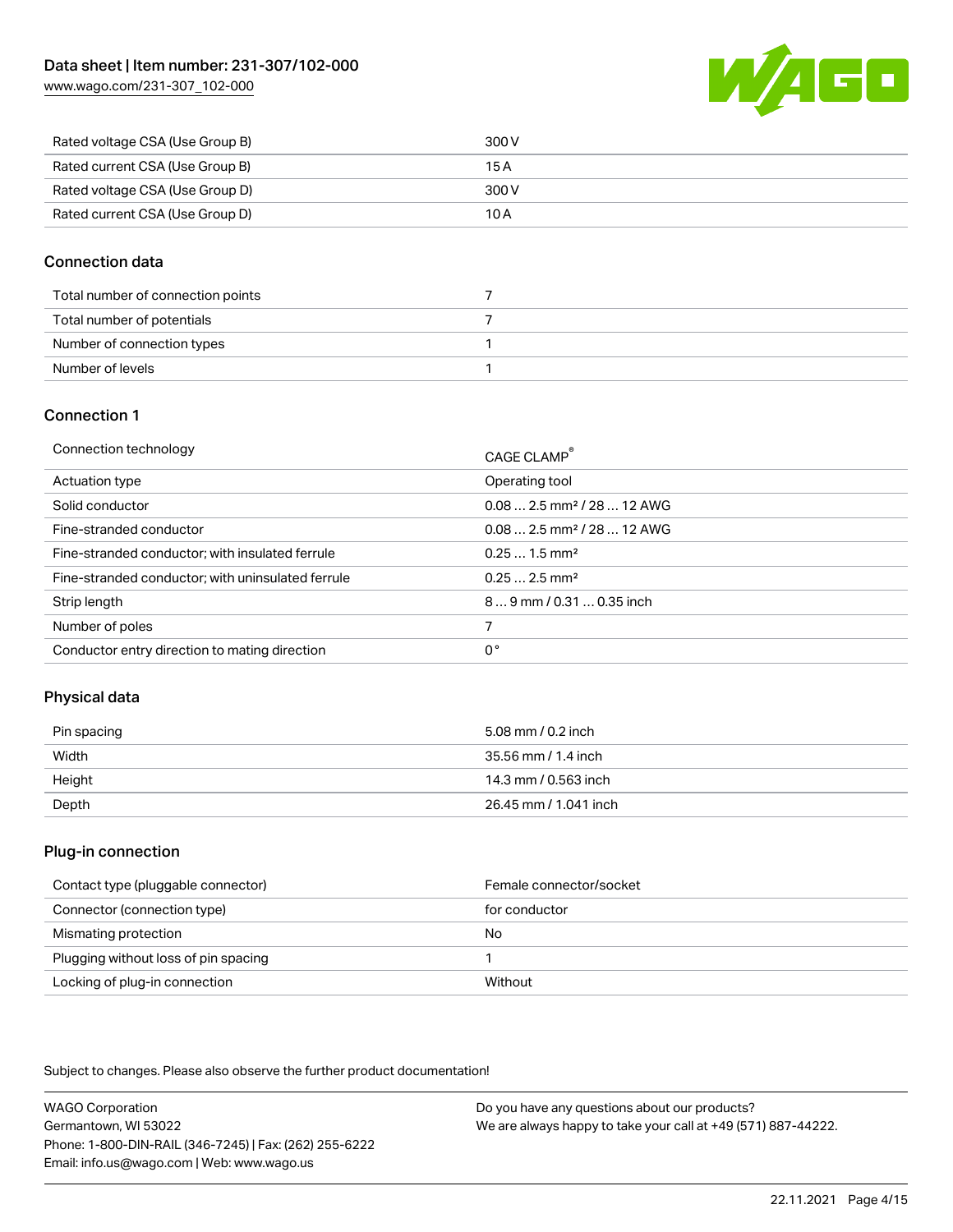

# Material data

| Color                       | orange                            |
|-----------------------------|-----------------------------------|
| Material group              |                                   |
| Insulation material         | Polyamide (PA66)                  |
| Flammability class per UL94 | V <sub>0</sub>                    |
| Clamping spring material    | Chrome nickel spring steel (CrNi) |
| Contact material            | Copper alloy                      |
| Contact plating             | tin-plated                        |
| Fire load                   | 0.175 MJ                          |
| Weight                      | 12.5g                             |

# Environmental requirements

| Limit temperature range | -60 … +85 °C |  |
|-------------------------|--------------|--|
|-------------------------|--------------|--|

## Commercial data

| Product Group         | 3 (Multi Conn. System) |
|-----------------------|------------------------|
| PU (SPU)              | 50 Stück               |
| Packaging type        | box                    |
| Country of origin     | DE                     |
| <b>GTIN</b>           | 4044918372732          |
| Customs tariff number | 8536694040             |

# Approvals / Certificates

#### Country specific Approvals

| Logo | Approval                                            | <b>Additional Approval Text</b> | Certificate<br>name |
|------|-----------------------------------------------------|---------------------------------|---------------------|
|      | <b>CB</b><br><b>DEKRA Certification B.V.</b>        | IEC 61984                       | NL-39756            |
|      | <b>CSA</b><br>DEKRA Certification B.V.              | C <sub>22.2</sub>               | 1466354             |
| EMA  | <b>KEMA/KEUR</b><br><b>DEKRA Certification B.V.</b> | EN 61984                        | 2190761.01          |

Subject to changes. Please also observe the further product documentation!

| <b>WAGO Corporation</b>                                | Do you have any questions about our products?                 |
|--------------------------------------------------------|---------------------------------------------------------------|
| Germantown, WI 53022                                   | We are always happy to take your call at +49 (571) 887-44222. |
| Phone: 1-800-DIN-RAIL (346-7245)   Fax: (262) 255-6222 |                                                               |
| Email: info.us@wago.com   Web: www.wago.us             |                                                               |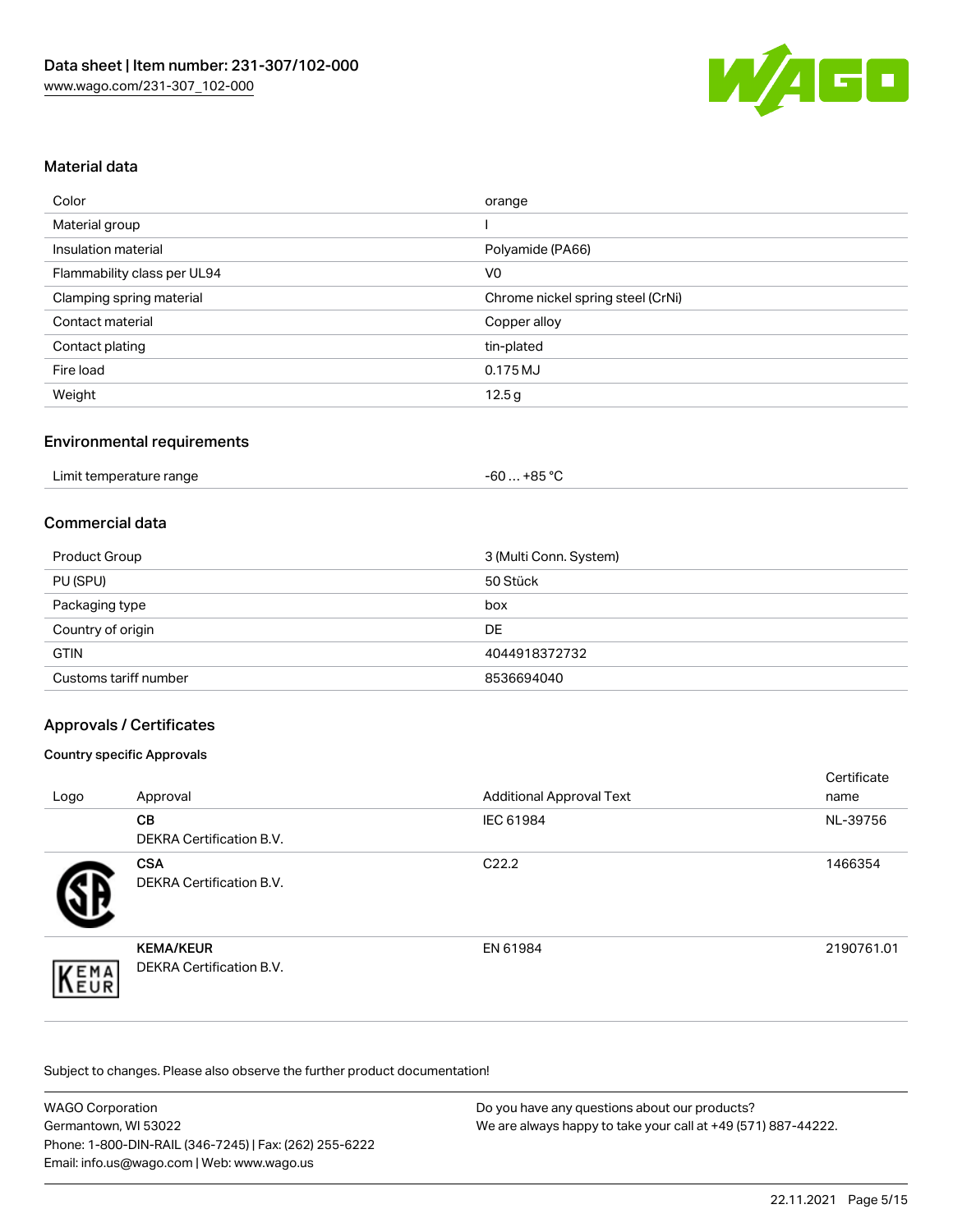

certificate in the contraction of the contraction of the contraction of the contraction of the contraction of <br>Certificate in the contraction of the contraction of the contraction of the contraction of the contraction of <br>

#### Ship Approvals

| Logo | Approval                                  | <b>Additional Approval Text</b> | Certificate<br>name             |
|------|-------------------------------------------|---------------------------------|---------------------------------|
|      | <b>ABS</b><br>American Bureau of Shipping | $\overline{\phantom{0}}$        | 19-<br>HG1869876-<br><b>PDA</b> |

#### UL-Approvals

| Logo | Approval                             | <b>Additional Approval Text</b> | Certificate<br>name |
|------|--------------------------------------|---------------------------------|---------------------|
| R    | UL<br>UL International Germany GmbH  | <b>UL 1977</b>                  | E45171              |
| I    | UR<br>Underwriters Laboratories Inc. | <b>UL 1059</b>                  | E45172              |

## **Counterpart**

| <b>STATE</b> | Item no.231-637<br>Male connector; 7-pole; Pin spacing 5.08 mm; orange                                              | www.wago.com/231-637         |
|--------------|---------------------------------------------------------------------------------------------------------------------|------------------------------|
|              | Item no.231-337/001-000<br>Male header; 7-pole; THT; 1.0 x 1.0 mm solder pin; straight; pin spacing 5.08 mm; orange | www.wago.com/231-337/001-000 |
| <b>SEPT</b>  | Item no.231-537/001-000<br>Male header; 7-pole; THT; 1.0 x 1.0 mm solder pin; angled; pin spacing 5.08 mm; orange   | www.wago.com/231-537/001-000 |

#### Optional accessories

#### Strain relief

|                | Strain relief housing                              |                      |  |  |
|----------------|----------------------------------------------------|----------------------|--|--|
| <b>COMPANY</b> | Item no.: 232-637<br>Strain relief housing; orange | www.wago.com/232-637 |  |  |
| Cover          |                                                    |                      |  |  |
| Cover          |                                                    |                      |  |  |

Subject to changes. Please also observe the further product documentation!

WAGO Corporation Germantown, WI 53022 Phone: 1-800-DIN-RAIL (346-7245) | Fax: (262) 255-6222 Email: info.us@wago.com | Web: www.wago.us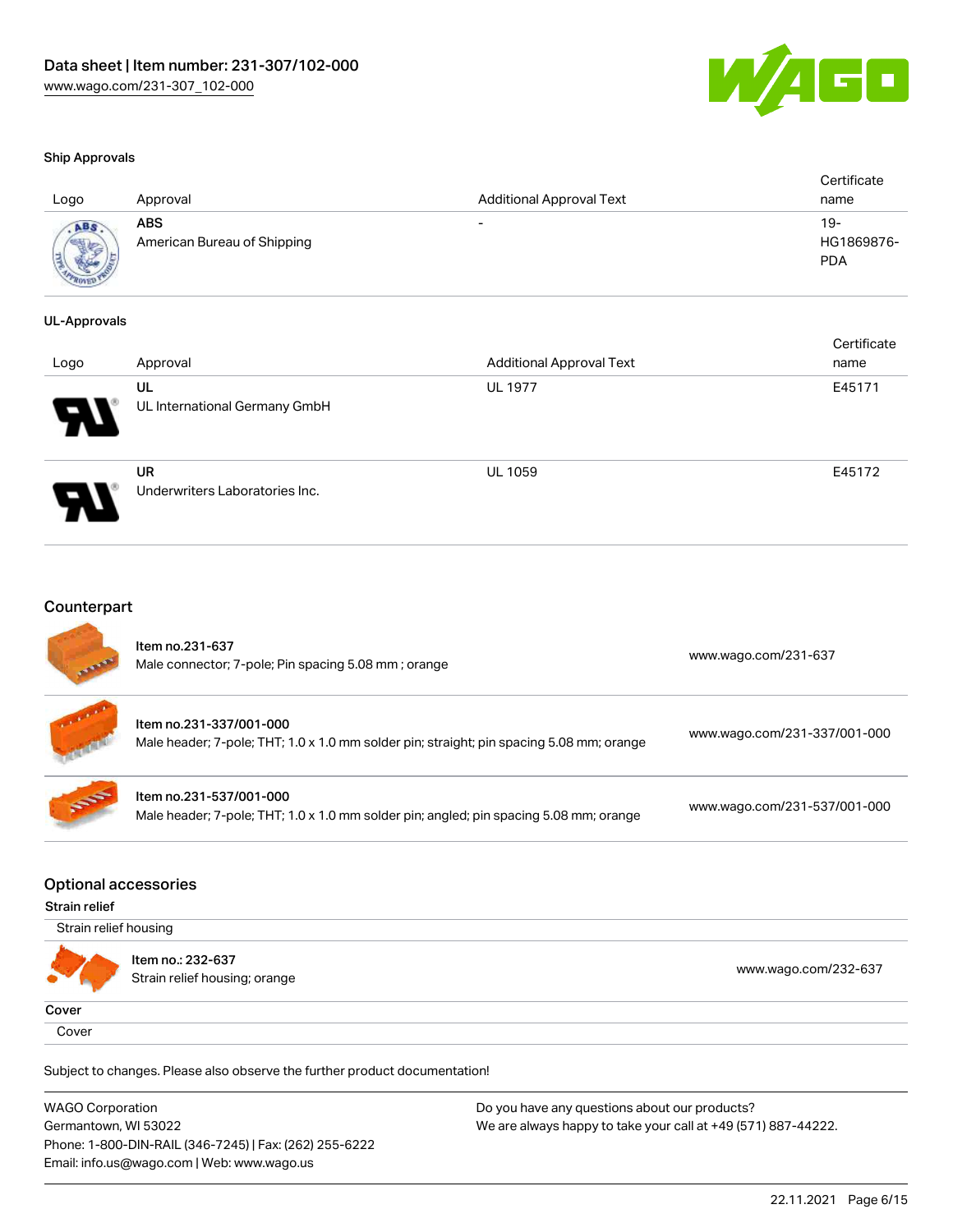# Data sheet | Item number: 231-307/102-000

[www.wago.com/231-307\\_102-000](http://www.wago.com/231-307_102-000)



[www.wago.com/231-669](http://www.wago.com/231-669)

 $\sigma$  p

Item no.: 231-669

Lockout caps; for covering unused clamping units; orange

| Tools               |                                                                                                                 |                      |
|---------------------|-----------------------------------------------------------------------------------------------------------------|----------------------|
| Operating tool      |                                                                                                                 |                      |
|                     | Item no.: 209-130<br>Operating tool; suitable for 264, 280 and 281 Series; 1-way; of insulating material; white | www.wago.com/209-130 |
|                     | Item no.: 209-132<br>Operating tool; for connecting comb-style jumper bar; 2-way; of insulating material        | www.wago.com/209-132 |
|                     | Item no.: 231-159<br>Operating tool; natural                                                                    | www.wago.com/231-159 |
|                     | Item no.: 231-231<br>Combination operating tool; red                                                            | www.wago.com/231-231 |
|                     | Item no.: 231-131<br>Operating tool; made of insulating material; 1-way; loose; white                           | www.wago.com/231-131 |
|                     | Item no.: 231-291<br>Operating tool; made of insulating material; 1-way; loose; red                             | www.wago.com/231-291 |
|                     | Item no.: 280-432<br>Operating tool; made of insulating material; 2-way; white                                  | www.wago.com/280-432 |
|                     | Item no.: 280-434<br>Operating tool; made of insulating material; 4-way                                         | www.wago.com/280-434 |
|                     | Item no.: 280-437<br>Operating tool; made of insulating material; 7-way                                         | www.wago.com/280-437 |
|                     | Item no.: 280-440<br>Operating tool; made of insulating material; 10-way                                        | www.wago.com/280-440 |
|                     | Item no.: 280-435<br>Operating tool; made of insulating material; 5-way; gray                                   | www.wago.com/280-435 |
|                     | Item no.: 280-436<br>Operating tool; made of insulating material; 6-way                                         | www.wago.com/280-436 |
|                     | Item no.: 280-438<br>Operating tool; made of insulating material; 8-way                                         | www.wago.com/280-438 |
|                     | Item no.: 280-433<br>Operating tool; made of insulating material; 3-way                                         | www.wago.com/280-433 |
| Marking accessories |                                                                                                                 |                      |
| Marking strip       |                                                                                                                 |                      |
|                     | Item no.: 210-331/508-103                                                                                       |                      |

Subject to changes. Please also observe the further product documentation!

WAGO Corporation Germantown, WI 53022 Phone: 1-800-DIN-RAIL (346-7245) | Fax: (262) 255-6222 Email: info.us@wago.com | Web: www.wago.us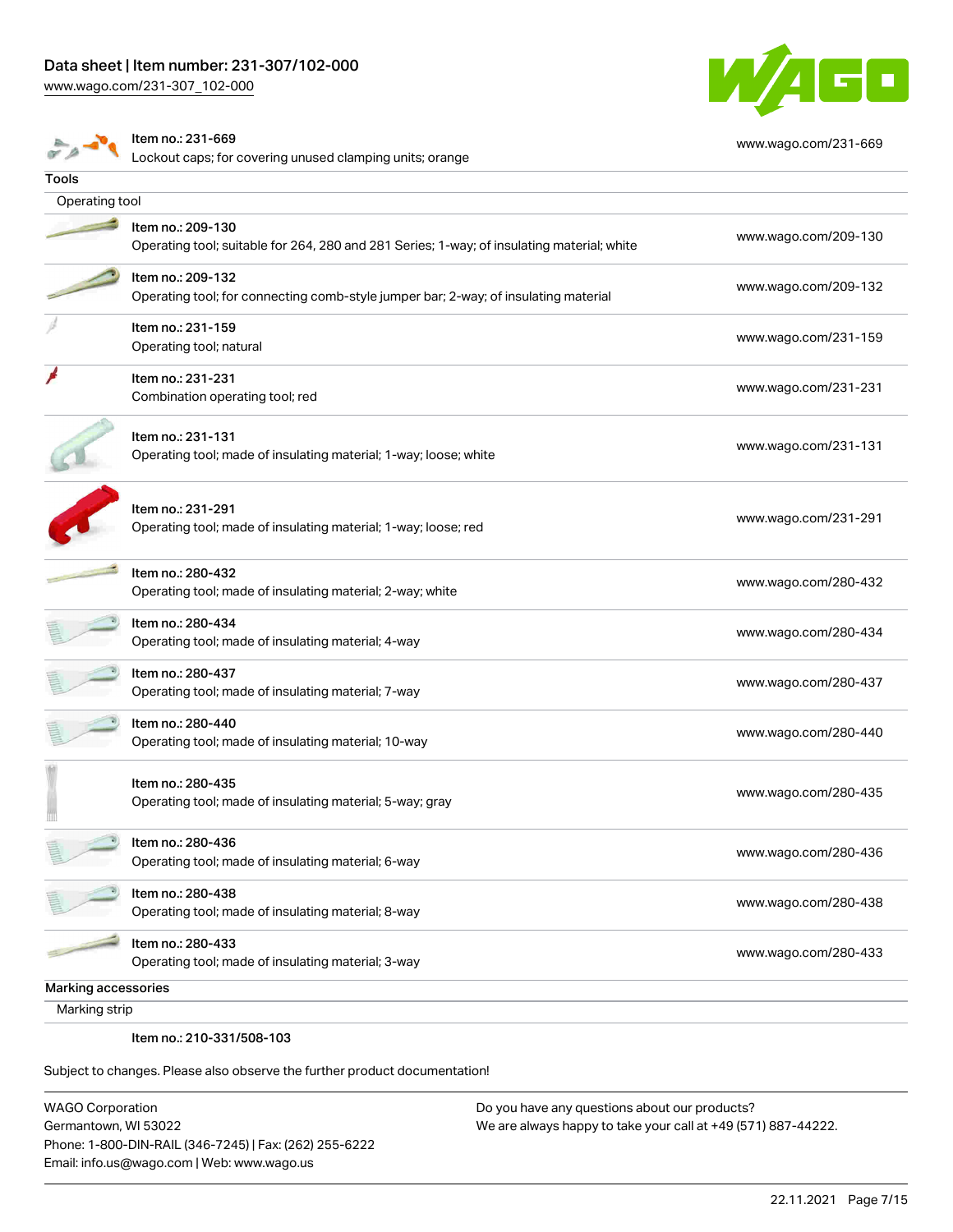

Marking strips; as a DIN A4 sheet; MARKED; 1-12 (200x); Height of marker strip: 2.3 mm/0.091 in; Strip [www.wago.com/210-331](http://www.wago.com/210-331/508-103) length 182 mm; Horizontal marking; Self-adhesive; white [/508-103](http://www.wago.com/210-331/508-103)

|                   | Item no.: 210-331/508-104                                                                                                                                          | www.wago.com/210-331             |
|-------------------|--------------------------------------------------------------------------------------------------------------------------------------------------------------------|----------------------------------|
|                   | Marking strips; as a DIN A4 sheet; MARKED; 13-24 (200x); Height of marker strip: 2.3 mm/0.091 in; Strip<br>length 182 mm; Horizontal marking; Self-adhesive; white | /508-104                         |
|                   | Item no.: 210-332/508-202                                                                                                                                          | www.wago.com/210-332             |
|                   | Marking strips; as a DIN A4 sheet; MARKED; 1-16 (160x); Height of marker strip: 3 mm; Strip length 182<br>mm; Horizontal marking; Self-adhesive; white             | /508-202                         |
|                   | Item no.: 210-332/508-204                                                                                                                                          | www.wago.com/210-332             |
|                   | Marking strips; as a DIN A4 sheet; MARKED; 17-32 (160x); Height of marker strip: 3 mm; Strip length<br>182 mm; Horizontal marking; Self-adhesive; white            | /508-204                         |
|                   | Item no.: 210-332/508-206                                                                                                                                          |                                  |
|                   | Marking strips; as a DIN A4 sheet; MARKED; 33-48 (160x); Height of marker strip: 3 mm; Strip length<br>182 mm; Horizontal marking; Self-adhesive; white            | www.wago.com/210-332<br>/508-206 |
|                   | Item no.: 210-332/508-205                                                                                                                                          |                                  |
|                   | Marking strips; as a DIN A4 sheet; MARKED; 1-32 (80x); Height of marker strip: 3 mm; Strip length 182<br>mm; Horizontal marking; Self-adhesive; white              | www.wago.com/210-332<br>/508-205 |
| Jumpers           |                                                                                                                                                                    |                                  |
| Jumper            |                                                                                                                                                                    |                                  |
|                   | Item no.: 231-905                                                                                                                                                  | www.wago.com/231-905             |
|                   | Jumper; for conductor entry; 5-way; insulated; gray                                                                                                                |                                  |
|                   | Item no.: 231-903<br>Jumper; for conductor entry; 3-way; insulated; gray                                                                                           | www.wago.com/231-903             |
|                   | Item no.: 231-907                                                                                                                                                  |                                  |
|                   | Jumper; for conductor entry; 7-way; insulated; gray                                                                                                                | www.wago.com/231-907             |
|                   | Item no.: 231-910                                                                                                                                                  |                                  |
|                   | Jumper; for conductor entry; 10-way; insulated; gray                                                                                                               | www.wago.com/231-910             |
|                   | Item no.: 231-902                                                                                                                                                  |                                  |
|                   | Jumper; for conductor entry; 2-way; insulated; gray                                                                                                                | www.wago.com/231-902             |
| Insulations stops |                                                                                                                                                                    |                                  |
| Insulation stop   |                                                                                                                                                                    |                                  |
|                   | Item no.: 231-672                                                                                                                                                  |                                  |
| Leece             | Insulation stop; 0.75 - 1 mm <sup>2</sup> ; dark gray                                                                                                              | www.wago.com/231-672             |
|                   | Item no.: 231-670                                                                                                                                                  | www.wago.com/231-670             |
|                   | Insulation stop; 0.08-0.2 mm <sup>2</sup> / 0.2 mm <sup>2</sup> "s"; white                                                                                         |                                  |
|                   |                                                                                                                                                                    |                                  |

Subject to changes. Please also observe the further product documentation!

WAGO Corporation Germantown, WI 53022 Phone: 1-800-DIN-RAIL (346-7245) | Fax: (262) 255-6222 Email: info.us@wago.com | Web: www.wago.us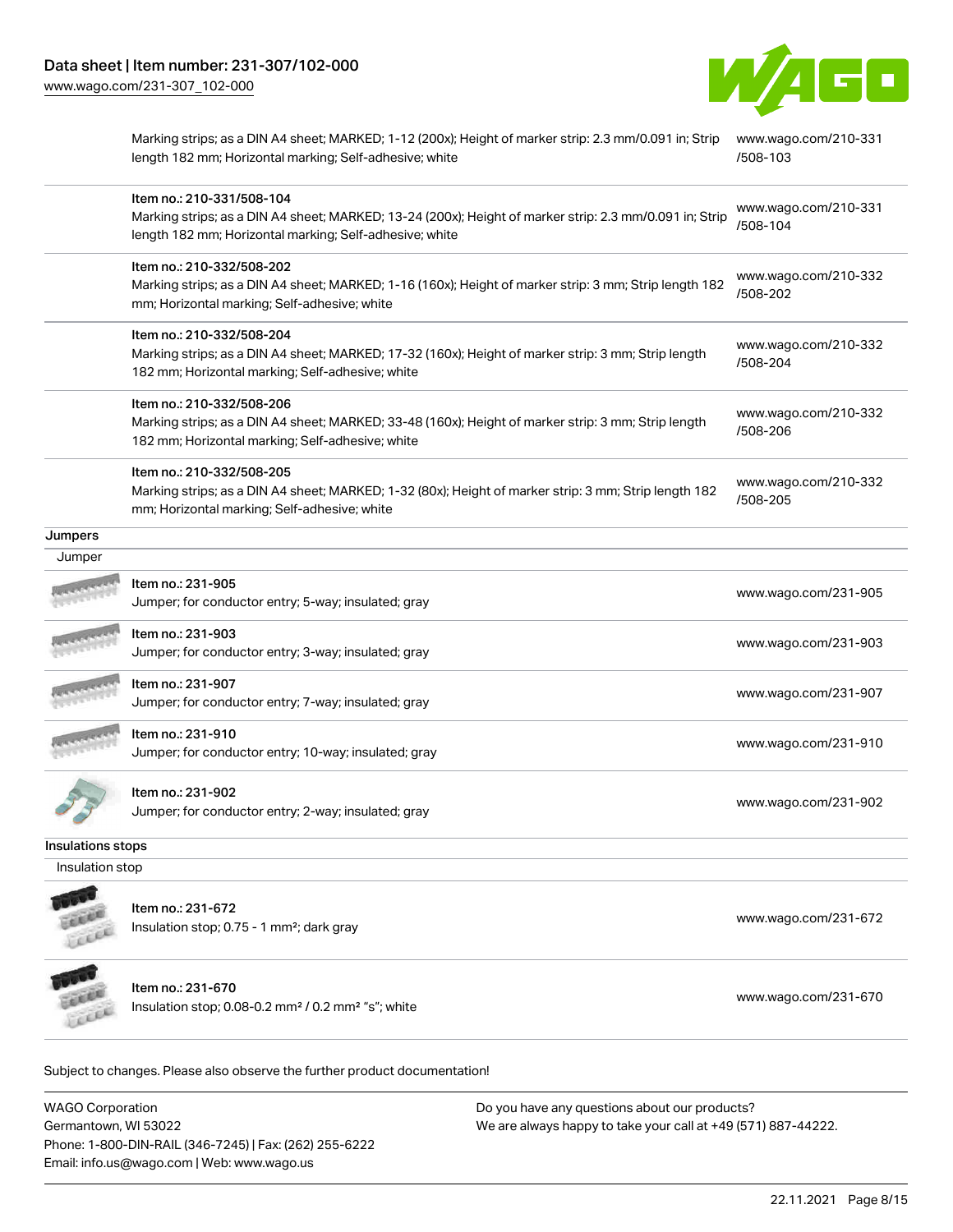



Item no.: 231-671 Insulation stop; 0.25 - 0.5 mm²; light gray [www.wago.com/231-671](http://www.wago.com/231-671)

| <b>Testing accessories</b> |                                                                                                                                                                                    |                      |
|----------------------------|------------------------------------------------------------------------------------------------------------------------------------------------------------------------------------|----------------------|
| Testing accessories        |                                                                                                                                                                                    |                      |
|                            | Item no.: 210-136<br>Test plug; 2 mm Ø; with 500 mm cable                                                                                                                          | www.wago.com/210-136 |
|                            | ltem no.: 231-661<br>Test plugs for female connectors; for 5 mm and 5.08 mm pin spacing; 2,50 mm²; light gray                                                                      | www.wago.com/231-661 |
| <b>Ferrules</b>            |                                                                                                                                                                                    |                      |
| Ferrule                    |                                                                                                                                                                                    |                      |
|                            | Item no.: 216-101<br>Ferrule; Sleeve for 0.5 mm <sup>2</sup> / AWG 22; uninsulated; electro-tin plated; silver-colored                                                             | www.wago.com/216-101 |
|                            | Item no.: 216-104<br>Ferrule; Sleeve for 1.5 mm <sup>2</sup> / AWG 16; uninsulated; electro-tin plated; silver-colored                                                             | www.wago.com/216-104 |
|                            | Item no.: 216-106<br>Ferrule; Sleeve for 2.5 mm <sup>2</sup> / AWG 14; uninsulated; electro-tin plated; silver-colored                                                             | www.wago.com/216-106 |
| ĭ.                         | Item no.: 216-102<br>Ferrule; Sleeve for 0.75 mm <sup>2</sup> / AWG 20; uninsulated; electro-tin plated; silver-colored                                                            | www.wago.com/216-102 |
|                            | Item no.: 216-103<br>Ferrule; Sleeve for 1 mm <sup>2</sup> / AWG 18; uninsulated; electro-tin plated                                                                               | www.wago.com/216-103 |
|                            | Item no.: 216-123<br>Ferrule; Sleeve for 1 mm <sup>2</sup> / AWG 18; uninsulated; electro-tin plated; silver-colored                                                               | www.wago.com/216-123 |
|                            | Item no.: 216-122<br>Ferrule; Sleeve for 0.75 mm <sup>2</sup> / AWG 20; uninsulated; electro-tin plated; silver-colored                                                            | www.wago.com/216-122 |
|                            | Item no.: 216-124<br>Ferrule; Sleeve for 1.5 mm <sup>2</sup> / AWG 16; uninsulated; electro-tin plated                                                                             | www.wago.com/216-124 |
|                            | Item no.: 216-142<br>Ferrule; Sleeve for 0.75 mm <sup>2</sup> / 18 AWG; uninsulated; electro-tin plated; electrolytic copper; gastight<br>crimped; acc. to DIN 46228, Part 1/08.92 | www.wago.com/216-142 |
|                            | Item no.: 216-132<br>Ferrule; Sleeve for 0.34 mm <sup>2</sup> / AWG 24; uninsulated; electro-tin plated                                                                            | www.wago.com/216-132 |
| $\ddot{\rm{1}}$            | Item no.: 216-121<br>Ferrule; Sleeve for 0.5 mm <sup>2</sup> / AWG 22; uninsulated; electro-tin plated; silver-colored                                                             | www.wago.com/216-121 |
|                            | Item no.: 216-143<br>Ferrule; Sleeve for 1 mm <sup>2</sup> / AWG 18; uninsulated; electro-tin plated; electrolytic copper; gastight<br>crimped; acc. to DIN 46228, Part 1/08.92    | www.wago.com/216-143 |
|                            |                                                                                                                                                                                    |                      |

Subject to changes. Please also observe the further product documentation!

WAGO Corporation Germantown, WI 53022 Phone: 1-800-DIN-RAIL (346-7245) | Fax: (262) 255-6222 Email: info.us@wago.com | Web: www.wago.us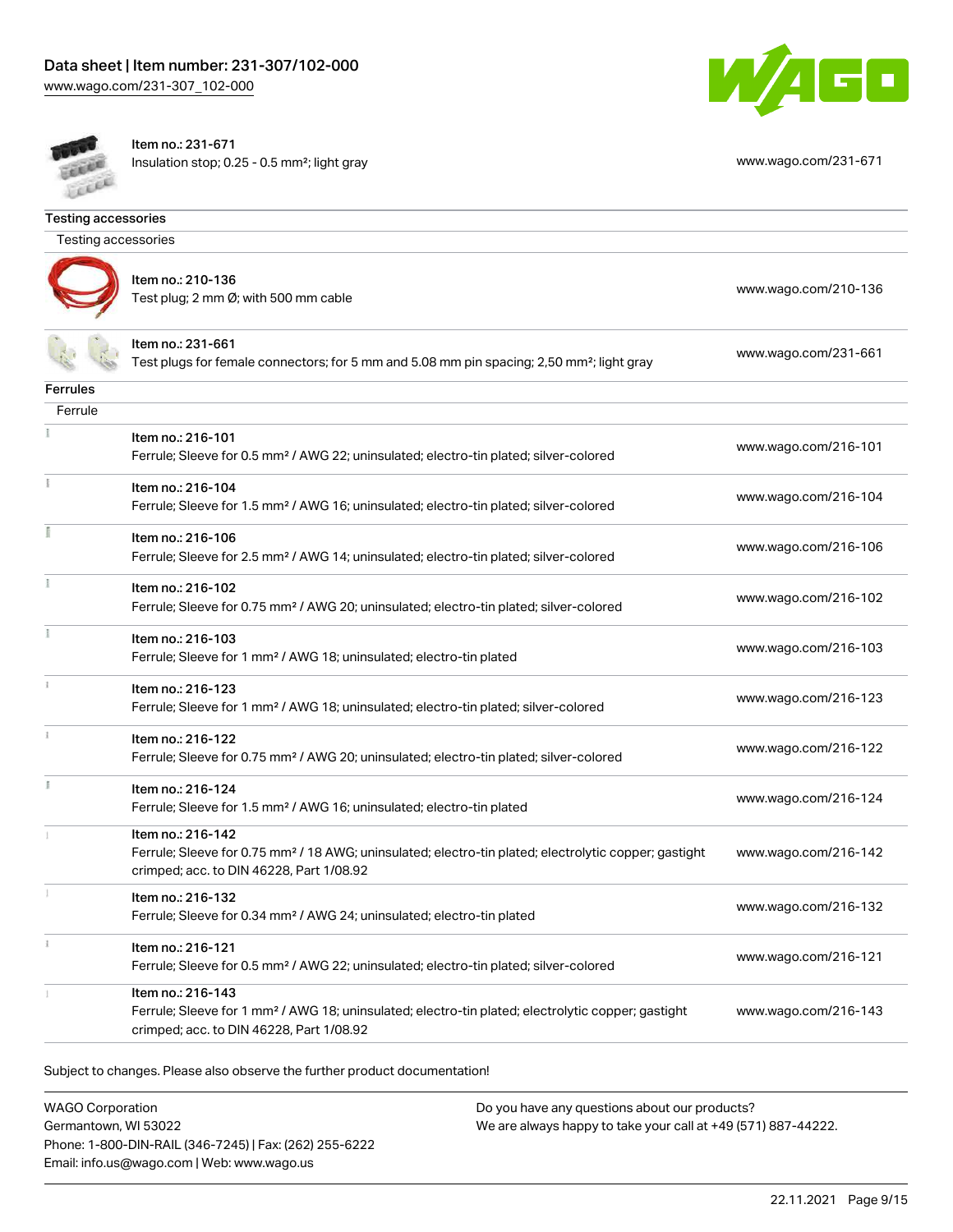# Data sheet | Item number: 231-307/102-000

[www.wago.com/231-307\\_102-000](http://www.wago.com/231-307_102-000)



|   | Item no.: 216-131                                                                                                                                                                                       | www.wago.com/216-131 |
|---|---------------------------------------------------------------------------------------------------------------------------------------------------------------------------------------------------------|----------------------|
|   | Ferrule; Sleeve for 0.25 mm <sup>2</sup> / AWG 24; uninsulated; electro-tin plated; silver-colored                                                                                                      |                      |
|   | Item no.: 216-141<br>Ferrule; Sleeve for 0.5 mm <sup>2</sup> / 20 AWG; uninsulated; electro-tin plated; electrolytic copper; gastight<br>crimped; acc. to DIN 46228, Part 1/08.92                       | www.wago.com/216-141 |
| 1 | Item no.: 216-152<br>Ferrule; Sleeve for 0.34 mm <sup>2</sup> / AWG 24; uninsulated; electro-tin plated                                                                                                 | www.wago.com/216-152 |
|   | Item no.: 216-203<br>Ferrule; Sleeve for 1 mm <sup>2</sup> / AWG 18; insulated; electro-tin plated; red                                                                                                 | www.wago.com/216-203 |
|   | Item no.: 216-202<br>Ferrule; Sleeve for 0.75 mm <sup>2</sup> / 18 AWG; insulated; electro-tin plated; gray                                                                                             | www.wago.com/216-202 |
|   | Item no.: 216-151<br>Ferrule; Sleeve for 0.25 mm <sup>2</sup> / AWG 24; uninsulated; electro-tin plated                                                                                                 | www.wago.com/216-151 |
| 1 | Item no.: 216-204<br>Ferrule; Sleeve for 1.5 mm <sup>2</sup> / AWG 16; insulated; electro-tin plated; black                                                                                             | www.wago.com/216-204 |
|   | Item no.: 216-144<br>Ferrule; Sleeve for 1.5 mm <sup>2</sup> / AWG 16; uninsulated; electro-tin plated; electrolytic copper; gastight<br>crimped; acc. to DIN 46228, Part 1/08.92; silver-colored       | www.wago.com/216-144 |
|   | Item no.: 216-201<br>Ferrule; Sleeve for 0.5 mm <sup>2</sup> / 20 AWG; insulated; electro-tin plated; white                                                                                             | www.wago.com/216-201 |
|   | Item no.: 216-223<br>Ferrule; Sleeve for 1 mm <sup>2</sup> / AWG 18; insulated; electro-tin plated; red                                                                                                 | www.wago.com/216-223 |
|   | Item no.: 216-241<br>Ferrule; Sleeve for 0.5 mm <sup>2</sup> / 20 AWG; insulated; electro-tin plated; electrolytic copper; gastight<br>crimped; acc. to DIN 46228, Part 4/09.90; white                  | www.wago.com/216-241 |
|   | Item no.: 216-242<br>Ferrule; Sleeve for 0.75 mm <sup>2</sup> / 18 AWG; insulated; electro-tin plated; electrolytic copper; gastight<br>crimped; acc. to DIN 46228, Part 4/09.90; gray                  | www.wago.com/216-242 |
|   | Item no.: 216-222<br>Ferrule; Sleeve for 0.75 mm <sup>2</sup> / 18 AWG; insulated; electro-tin plated; gray                                                                                             | www.wago.com/216-222 |
|   | Item no.: 216-221<br>Ferrule; Sleeve for 0.5 mm <sup>2</sup> / 20 AWG; insulated; electro-tin plated; white                                                                                             | www.wago.com/216-221 |
| 1 | Item no.: 216-224<br>Ferrule; Sleeve for 1.5 mm <sup>2</sup> / AWG 16; insulated; electro-tin plated; black                                                                                             | www.wago.com/216-224 |
| ٠ | Item no.: 216-243<br>Ferrule; Sleeve for 1 mm <sup>2</sup> / AWG 18; insulated; electro-tin plated; electrolytic copper; gastight crimped; www.wago.com/216-243<br>acc. to DIN 46228, Part 4/09.90; red |                      |
| 1 | Item no.: 216-244<br>Ferrule; Sleeve for 1.5 mm <sup>2</sup> / AWG 16; insulated; electro-tin plated; electrolytic copper; gastight<br>crimped; acc. to DIN 46228, Part 4/09.90; black                  | www.wago.com/216-244 |
|   | Item no.: 216-263                                                                                                                                                                                       |                      |

Subject to changes. Please also observe the further product documentation!

WAGO Corporation Germantown, WI 53022 Phone: 1-800-DIN-RAIL (346-7245) | Fax: (262) 255-6222 Email: info.us@wago.com | Web: www.wago.us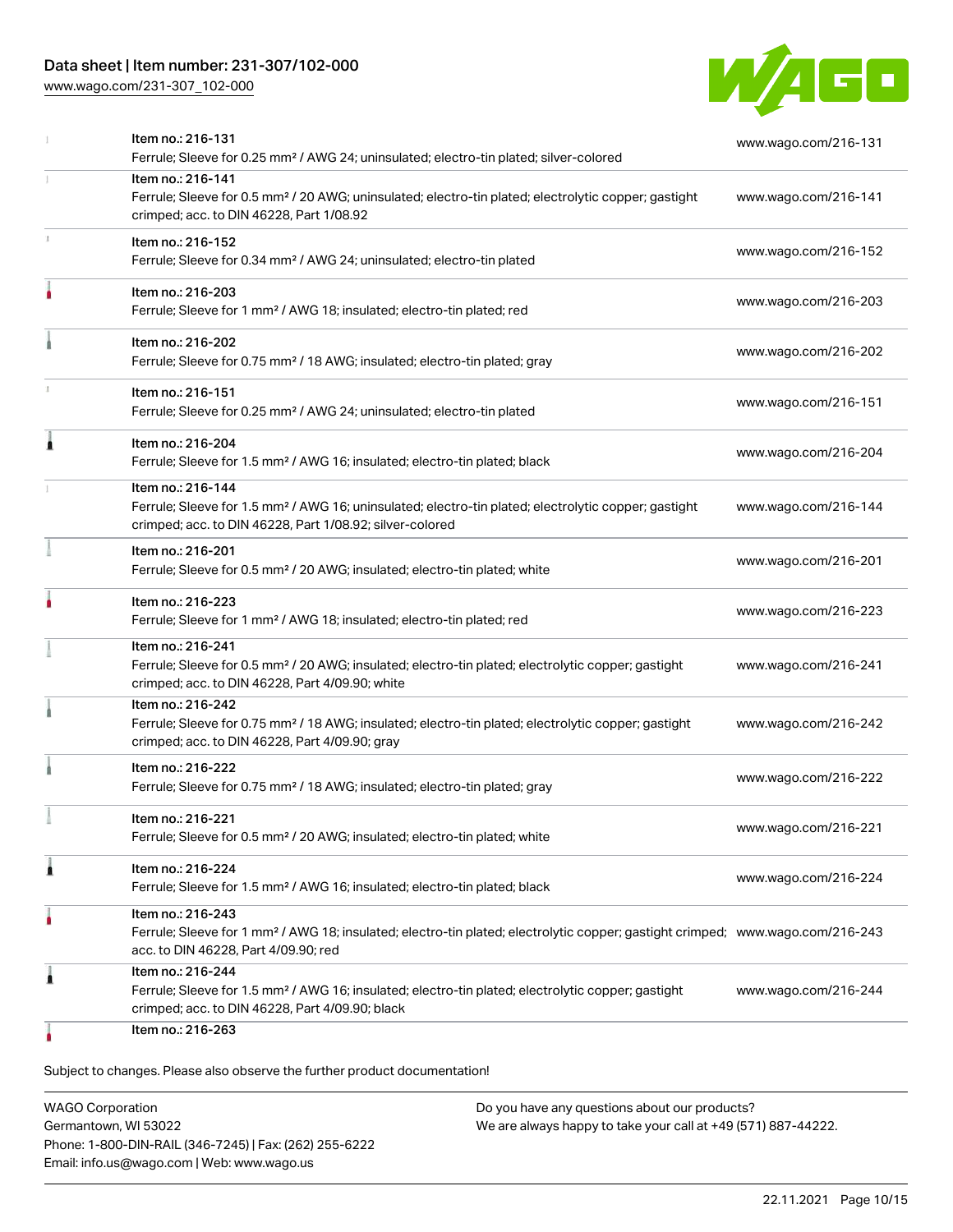

Ferrule; Sleeve for 1 mm² / AWG 18; insulated; electro-tin plated; electrolytic copper; gastight crimped; [www.wago.com/216-263](http://www.wago.com/216-263) acc. to DIN 46228, Part 4/09.90; red

| Item no.: 216-264<br>Ferrule; Sleeve for 1.5 mm <sup>2</sup> / AWG 16; insulated; electro-tin plated; electrolytic copper; gastight<br>crimped; acc. to DIN 46228, Part 4/09.90; black | www.wago.com/216-264 |
|----------------------------------------------------------------------------------------------------------------------------------------------------------------------------------------|----------------------|
| Item no.: 216-284<br>Ferrule; Sleeve for 1.5 mm <sup>2</sup> / AWG 16; insulated; electro-tin plated; electrolytic copper; gastight<br>crimped; acc. to DIN 46228, Part 4/09.90; black | www.wago.com/216-284 |
| Item no.: 216-262<br>Ferrule; Sleeve for 0.75 mm <sup>2</sup> / 18 AWG; insulated; electro-tin plated; electrolytic copper; gastight<br>crimped; acc. to DIN 46228, Part 4/09.90; gray | www.wago.com/216-262 |
| Item no.: 216-301<br>Ferrule; Sleeve for 0.25 mm <sup>2</sup> / AWG 24; insulated; electro-tin plated; yellow                                                                          | www.wago.com/216-301 |
| Item no.: 216-321<br>Ferrule; Sleeve for 0.25 mm <sup>2</sup> / AWG 24; insulated; electro-tin plated; yellow                                                                          | www.wago.com/216-321 |
| Item no.: 216-322<br>Ferrule; Sleeve for 0.34 mm <sup>2</sup> / 22 AWG; insulated; electro-tin plated; green                                                                           | www.wago.com/216-322 |
| Item no.: 216-302<br>Ferrule; Sleeve for 0.34 mm <sup>2</sup> / 22 AWG; insulated; electro-tin plated; light turquoise                                                                 | www.wago.com/216-302 |

# Downloads

Documentation

| <b>Additional Information</b>     |            |               |          |
|-----------------------------------|------------|---------------|----------|
| Technical explanations            | 2019 Apr 3 | pdf<br>2.0 MB | Download |
| <b>CAD files</b>                  |            |               |          |
| CAD data                          |            |               |          |
| 2D/3D Models 231-307/102-000      |            | URL           | Download |
| CAE data                          |            |               |          |
| EPLAN Data Portal 231-307/102-000 |            | URL           | Download |
| ZUKEN Portal 231-307/102-000      |            | URL           | Download |

EPLAN Data Portal 231-307/102-000 URL [Download](https://www.wago.com/global/d/EPLAN_URLS_231-307_102-000)

Subject to changes. Please also observe the further product documentation!

WAGO Corporation Germantown, WI 53022 Phone: 1-800-DIN-RAIL (346-7245) | Fax: (262) 255-6222 Email: info.us@wago.com | Web: www.wago.us Do you have any questions about our products? We are always happy to take your call at +49 (571) 887-44222.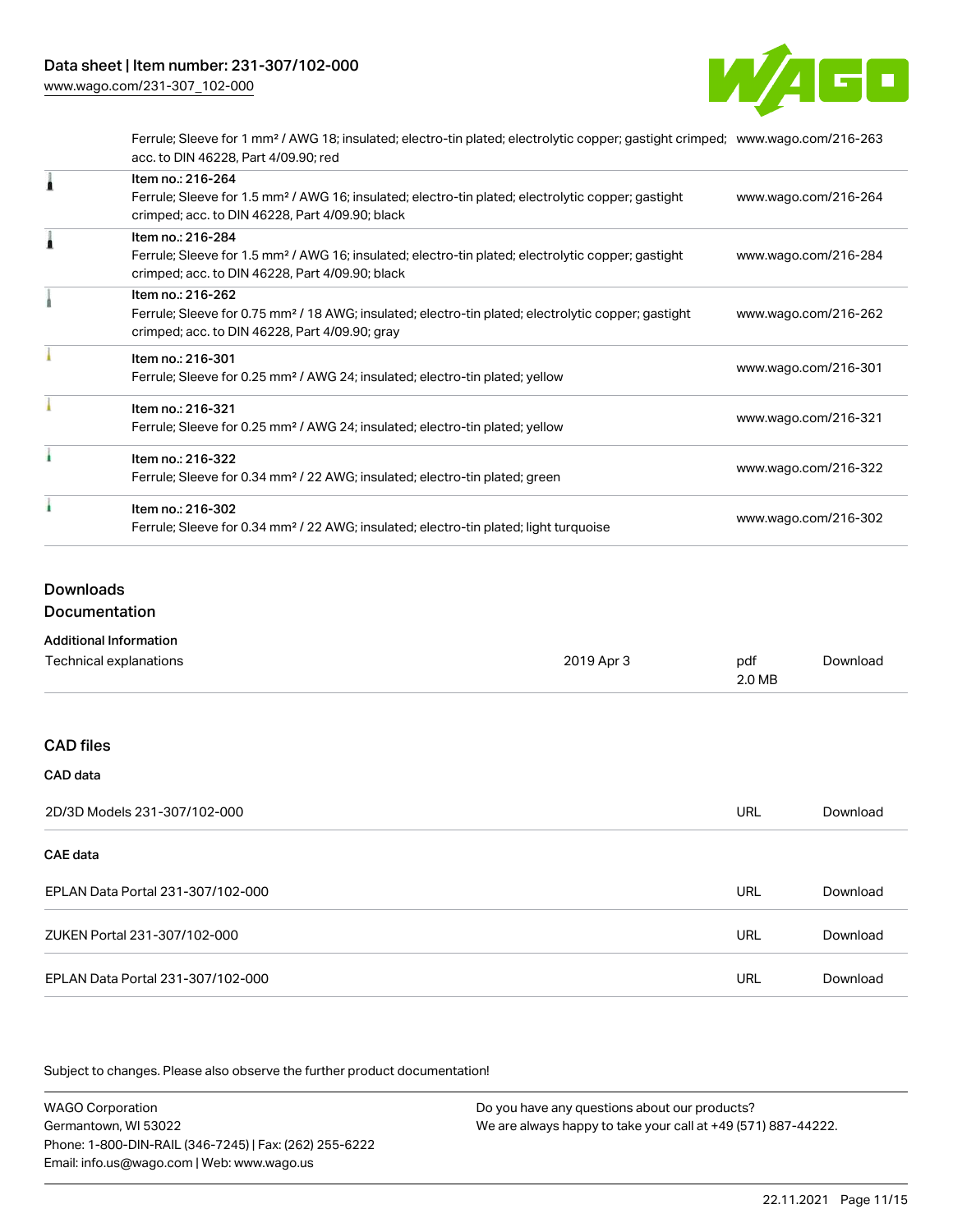

### Environmental Product Compliance

#### Compliance Search

| Environmental Product Compliance 231-307/102-000                                                      | URL | Download |
|-------------------------------------------------------------------------------------------------------|-----|----------|
| 1-conductor female connector; CAGE CLAMP <sup>®</sup> ; 2.5 mm <sup>2</sup> ; Pin spacing 5.08 mm; 7- |     |          |
| pole; with integrated end plate; 2,50 mm <sup>2</sup> ; orange                                        |     |          |

#### Installation Notes

#### Application



Total pole number for female connectors = pole number for male header

#### Application

Female connectors with a built-in end plate require no extra space, while maintaining the nominal cross-section. This means: Total length of female connectors is reduced to "pole no. x pin spacing"!

Subject to changes. Please also observe the further product documentation!

WAGO Corporation Germantown, WI 53022 Phone: 1-800-DIN-RAIL (346-7245) | Fax: (262) 255-6222 Email: info.us@wago.com | Web: www.wago.us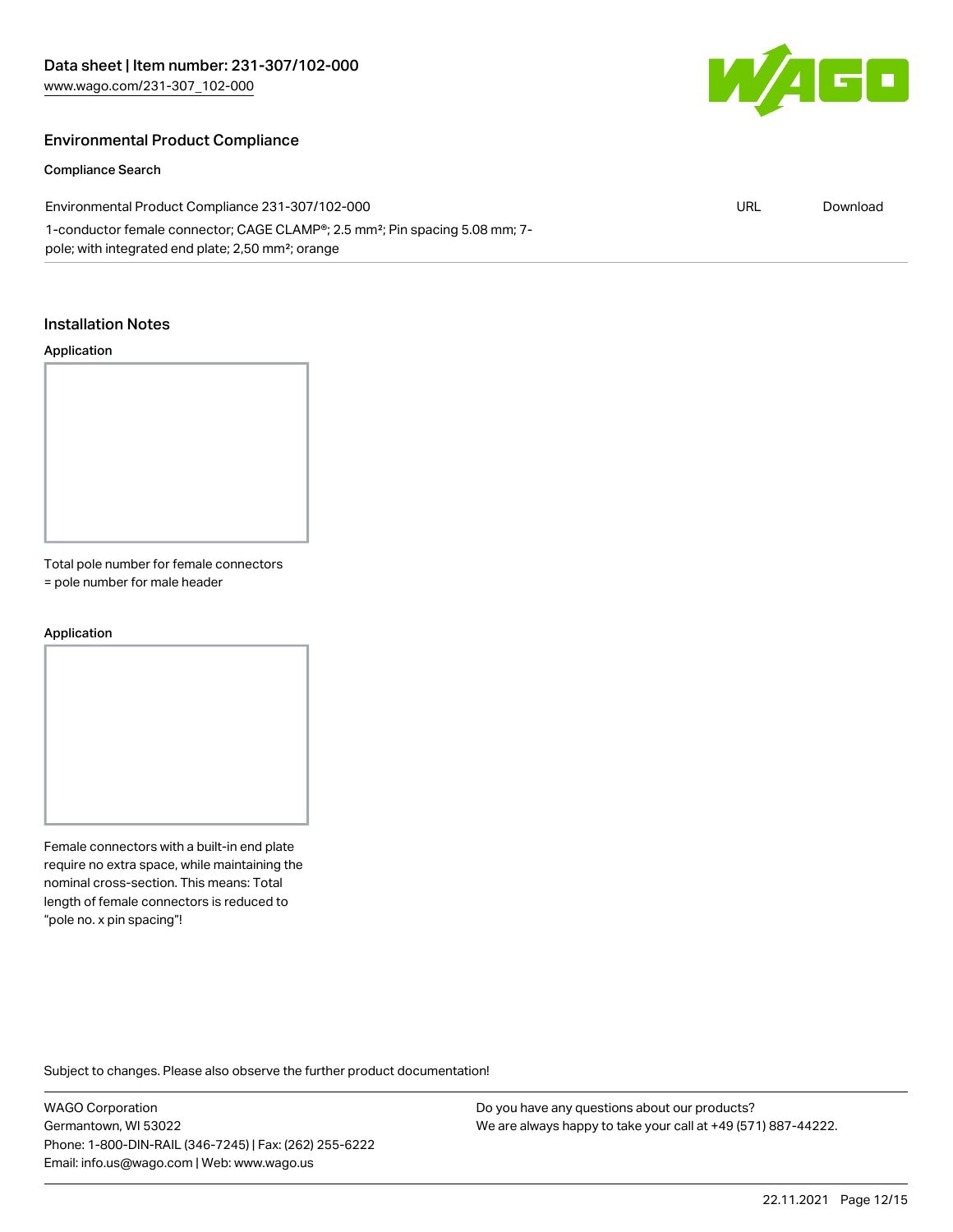



Inserting a conductor via 3.5 mm screwdriver – CAGE CLAMP® actuation parallel to conductor entry.



Inserting a conductor via 3.5 mm screwdriver – CAGE CLAMP® actuation perpendicular to conductor entry.



Inserting a conductor into CAGE CLAMP® unit via operating lever (231-291).



Inserting a conductor via operating tool.



Coding a female connector by removing coding finger(s).

Subject to changes. Please also observe the further product documentation!

WAGO Corporation Germantown, WI 53022 Phone: 1-800-DIN-RAIL (346-7245) | Fax: (262) 255-6222 Email: info.us@wago.com | Web: www.wago.us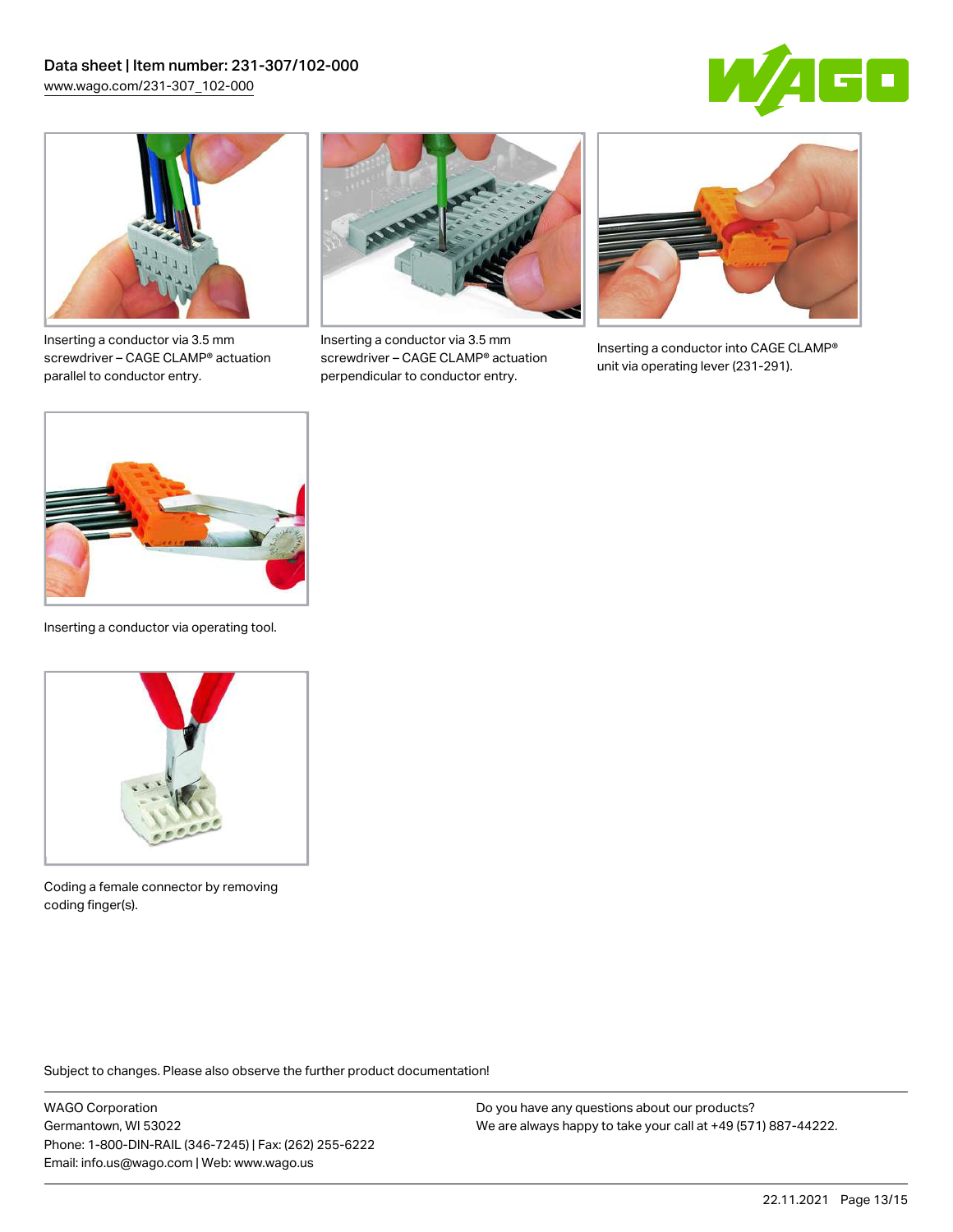



Testing – female connector with CAGE CLAMP®

Integrated test ports for testing perpendicular to conductor entry via 2 or 2.3 mm Ø test plug

Installation



Male connector with strain relief plate



Strain relief housing shown with a male connector equipped with CAGE CLAMP®

Marking

Subject to changes. Please also observe the further product documentation!

WAGO Corporation Germantown, WI 53022 Phone: 1-800-DIN-RAIL (346-7245) | Fax: (262) 255-6222 Email: info.us@wago.com | Web: www.wago.us